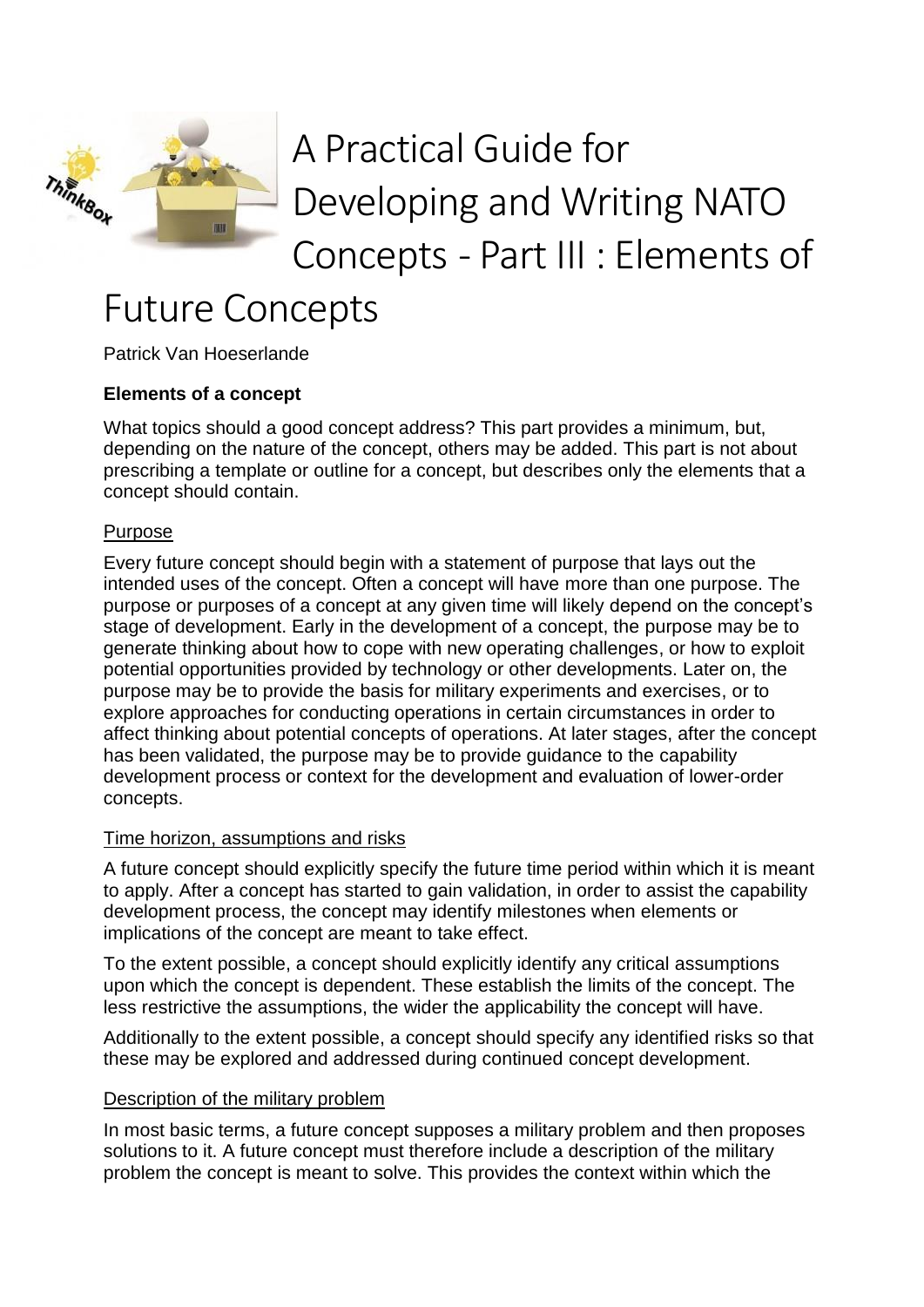concept applies. Equally important, it establishes the conditions under which the concept does not apply. The problem description should include the broader context within which the problem exists. In the case of a strategic concept this would be the wider political situation. In the case of an operational concept, it would be the envisioned political-strategic situation. In the case of a tactical concept, it would be the operational situation. The problem description must include a statement of the type of mission to be accomplished. The mission type may be as broad as defeating enemy military forces in conventional combat, or it may be more narrowly defined. To the extent that geography or physical environment are factors in the concept, it should describe them. A central element of the problem description should be a description of the security environment envisioned to apply in the timeframe of the concept. This environment includes a description of the character and form of the envisioned threat, including organization, tactics, and weaponry and other key types of equipment and technology. It also includes any governmental, economic, societal or other factors that may impact on the conduct of military action. A concept may explicitly take its context from a higher-order concept, in which case it need not restate that context in full, but need only amplify where necessary.

#### Synopsis of the central idea

The centrepiece of any future concept is a high-level description that encapsulates the "how" of the concept in a paragraph or two. Think of this as a concept of the concept. It captures the "big idea" of the concept, ideally in terms that differentiate the concept clearly from others. This synopsis should aim to capture the essence of the concept in the most fundamental and widest terms possible that retain practical meaning.

Included in this synopsis should be a description of the 'success mechanism', a statement of how it envisioned this concept would accomplish the stated mission. This success mechanism should be stated in terms sufficiently broad that it could be widely applied. Basing a future concept on the eventuality of a single, narrowly conceived success mechanism neglects the friction that is a primary and timeless attribute of war.

#### Application and integration of military functions

A concept should include a description of how the various military functions, are applied and, importantly, how those capabilities are integrated per the concept into a cohesive operating system. Again, these functions traditionally consist of command and control, fires, manoeuvre, sustainment and security, although a concept may include others. It may be possible to conceive of a radical new construct for describing the conduct of military operations that does not include the traditional military functions - this would probably constitute a truly revolutionary concept-. If so, the burden is on the concept to make the case that this is a valid construct. In any event, this description should clarify each of the pertinent functions. This is not a generic description of those functions, but a description of how they apply specifically within the context of the concept. These provide the basis for the subsequent development of supporting functional concepts. A concept may rely on a particular approach to logistical support or a particular use of fires, which would be summarized in the concept and then fleshed out supporting functional concepts.

Included in this description of functions should be the relative importance of the various functions, and their relationships to one another. For example, the relative balance and interaction between manoeuvre and fires has often been a defining characteristic especially of tactical concepts - with wide variances through history. The functional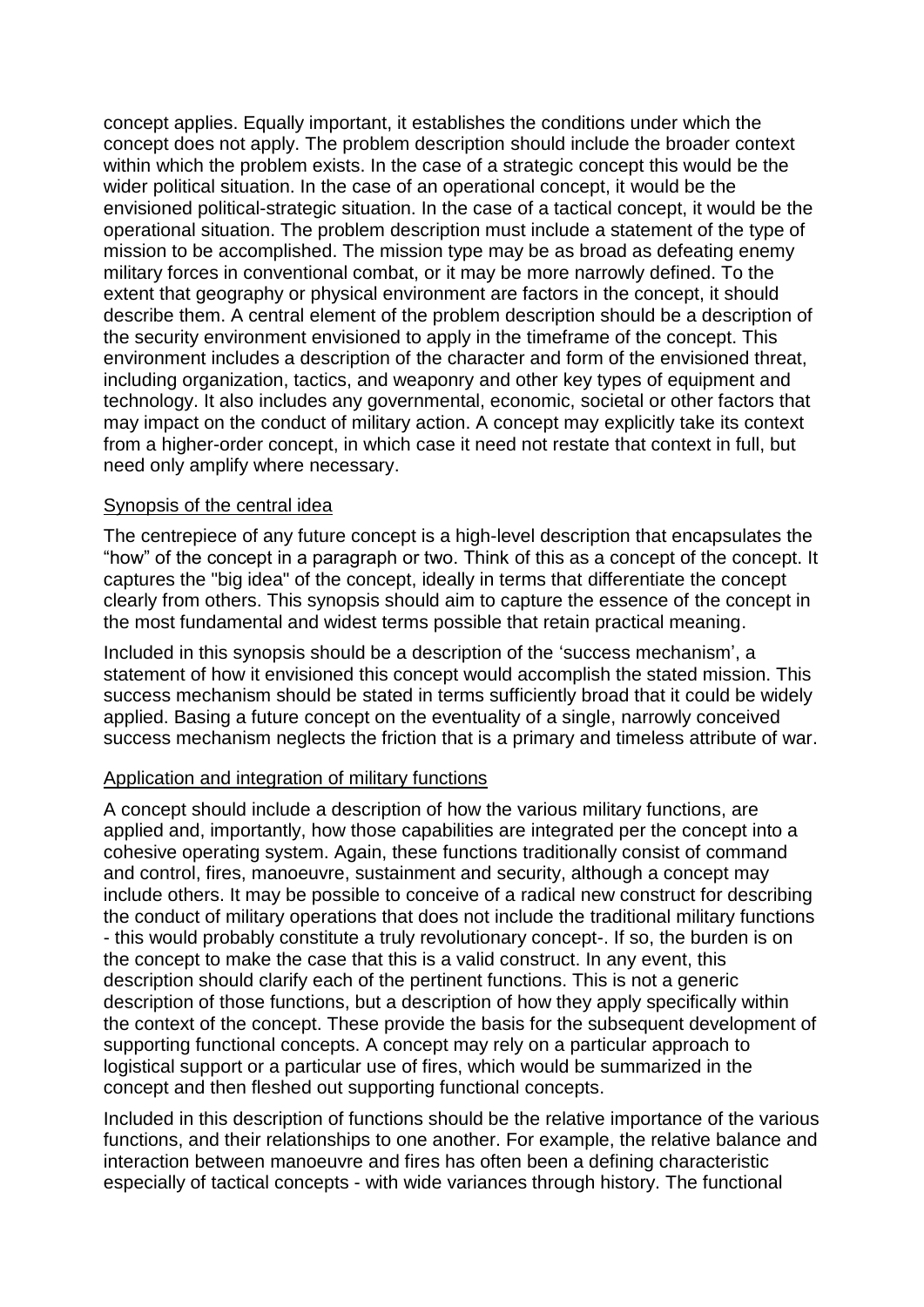activities are the basic components of the concept - they are what military forces do and these synopses constitute the primary substance of the concept. In this sense, a concept can be thought of as the unique combination of the various military functions and sub-functions applied to some military problem. In fact, one criterion for deciding if a new concept is needed is whether the combination of functional requirements is so unique in the given set of parameters that a new description of the integration of those functions is necessary. In the end, however, a concept must be more than merely a collection of functional synopses without any higher idea to provide cohesion.

#### Necessary capabilities

The concept should describe the capabilities that it is envisioned will be required to implement the concept successfully. This description refers to the general capabilities of the force rather than to any particular doctrinal, materiel, organizational or other capabilities as might be specified in requirements documents. The description should be made in qualitative vice quantitative terms. The concept generally should not dictate how the capability is to be created and should not specify any particular branch, service, system or organization. Examples of such capabilities descriptions might include "the ability to engage two enemy echelons simultaneously," "the ability to neutralize enemy air defences," "the ability to conduct forcible entry," or "the ability to operate almost exclusively from sea bases."

#### Spatial and temporal dimensions

Military actions occur in time and space, and a concept should discuss these dimensions. It is difficult to describe distances, ranges, tempo and duration with precision because these factors are situationally dependent, but a future concept should provide at least a general appreciation for the scale of these dimensions as they apply within the concept, even if that appreciation is only relative or qualitative. For examples, a concept might describe actions taking place at "tactical standoff distances" or as "maintaining a higher operating tempo than the enemy." Where appropriate, a concept should describe any envisioned sequence of actions, not necessarily as the designated phases of an operation, but as a description of the expected general flow of events over time. For example, the concept should describe any required build-up phase or envisioned preliminary actions.

The last four elements (the synopsis of the central idea, the application and integration of military functions, the qualitative description of necessary capabilities, and the spatial and temporal dimensions) together provide the essential description of how the force will operate. The synopsis of the central idea provides context for the functions, capabilities and dimensions. The descriptions of functions, capabilities and dimensions provide substance to the synopsis. The synopsis is a top-down description of the concept, while the others describe the concept from the bottom up. The four are complementary elements, and a tight and direct linkage should exist between them. In the case of the functions, capabilities and dimensions, it may not be possible or even desirable, to describe these elements separately of one another.

#### **Attributes of a good future concept**

The following attributes, rhetorical and structural qualities, tend to make for a good future concept.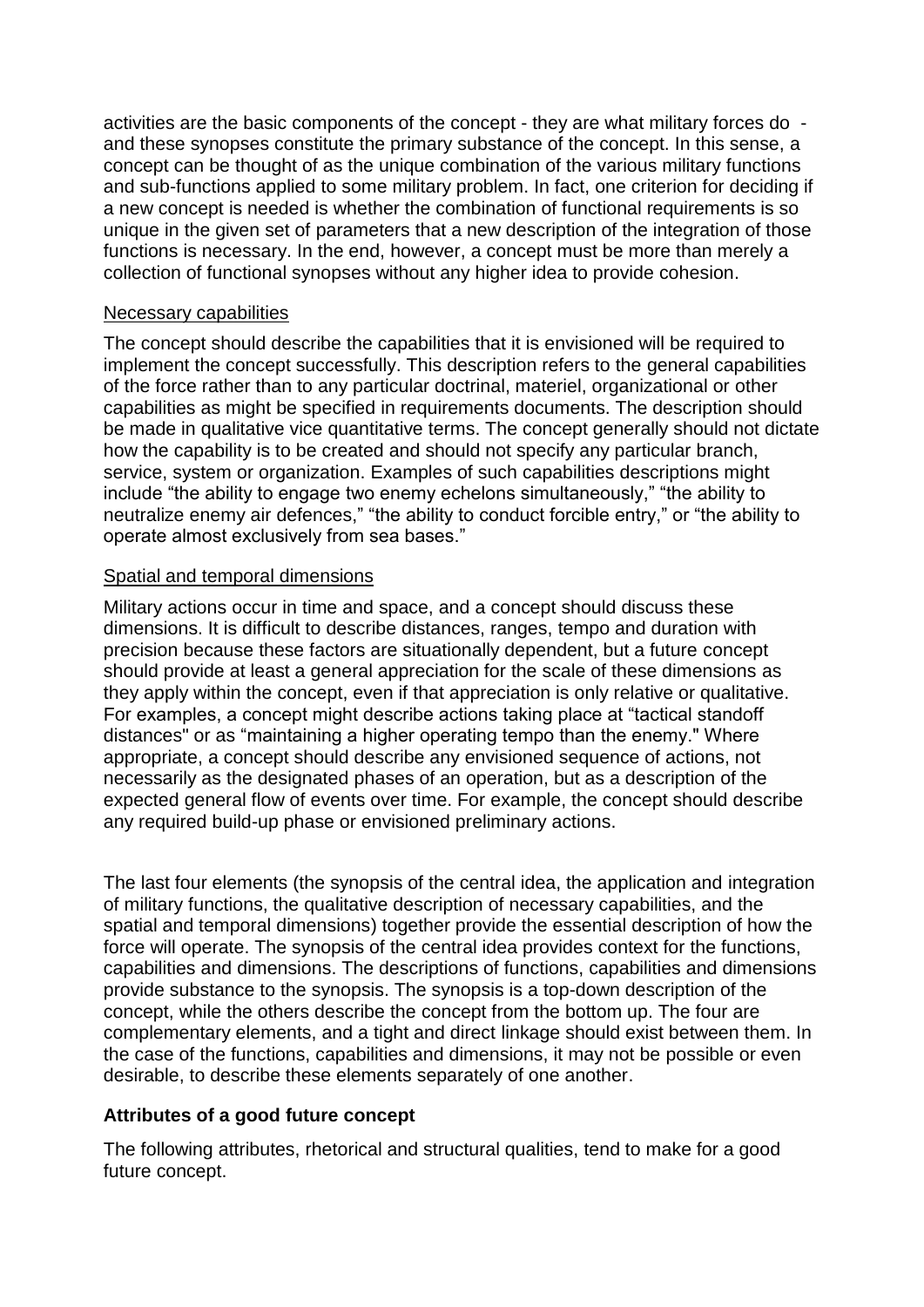#### Serves stated purpose

The foremost quality of a good future concept is that it serves its own stated purpose (as discussed in paragraph above). That is, it provides meaningful guidance that can support the developmental activities described by the purpose of the concept. This guidance should be sufficiently specific that it can be acted upon, but not so specific that it permits no latitude in interpretation.

#### Stated in language that can be acted upon

Future concepts do not exist for their own sake, but are meant to serve the combat development process. As such, they should be written in unambiguous language that can be acted upon. A future concept starts as an untested hypothesis. It should be written as a hypothesis rather than as a bald assertion, which is to say it should set up criteria for testing its feasibility through experimentation. The concept must be falsifiable; it cannot be written in such a way that is impervious to historical or experimental evidence. The ultimate objective is not the approval of the concept regardless of its merits, but rather an unbiased examination of its merits. Only after the concept (or part of it) has been validated does it begin to drive requirements. Here the concept must be acted upon in other ways. At this point, the implications as to capabilities required to implement the concept ought to be clearly deducible in the concept.

#### Accepts the burden of proof

A future concept should be written in language that acknowledges its burden of proof. A new concept warrants no assumption of validity, but recognizes that it will meet with scepticism and must make its case. It should reflect depth of thought and research. It should be written in language that recognizes its hypothetical nature rather than in pronouncements that suggest the concept is axiomatic or manifestly true. In other words, a good concept is written in language that is open to criticism. A concept that survives to eventual acceptance will be stronger as a result. As evidence accumulates through experimentation and analysis that the concept is valid, later iterations of the concept will naturally take on a more assertive language.

#### **Differentiated**

A good future concept is clearly differentiated from other concepts. It may do this by describing a unique operating problem that it addresses, or it may do this by describing a unique approach to a common operating problem. In either case, the synopsis of the central idea and the description of the application and integration of military functions are the primary areas in which a concept can differentiate itself. A concept can generally distinguish itself by presenting its essential characteristics clearly in stark, fundamental terms. In this sense, broad descriptions are often better than numerous details, which can tend to obscure the basic themes. A concept may also differentiate itself by explicitly comparing and contrasting itself with other historical and current concepts as well as other future concepts. In other words, it may often be more effective to describe a new concept in relation to a known reference point than to describe the new concept purely on its own terms.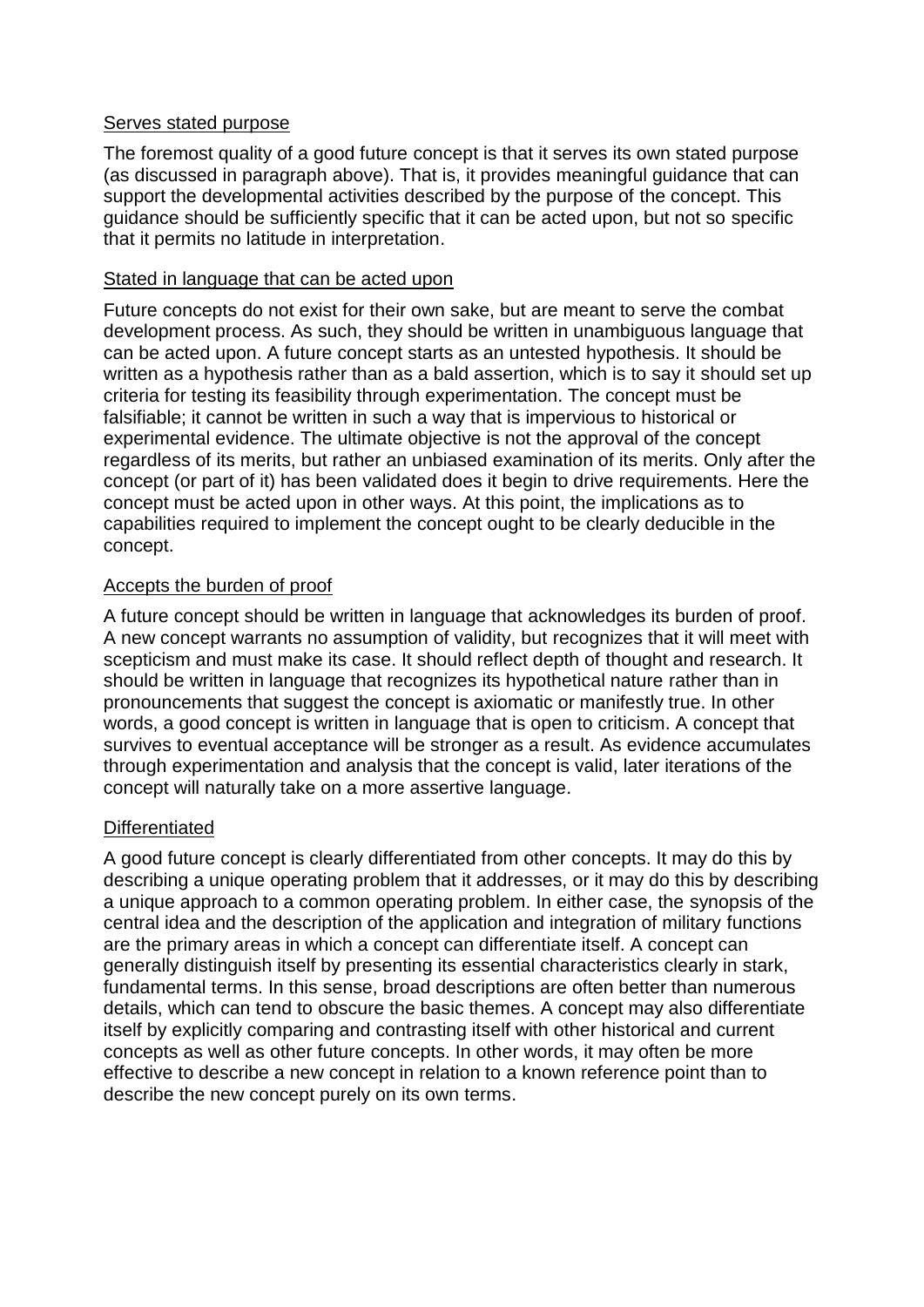# Explicit relationships to other concepts

A future concept should establish it relationships with other concepts in the same general concept space. Those relationships may be:

- Subordinate: describing one part of a higher-order concept in greater detail;
- Superordinate: containing one or more lower-order concepts;
- Adjacent: generally on the same order as other concepts, with a common superordinate concept;
	- Superseding: succeeding or replacing another concept;
- Competing: offering an alternative to another concept defined by the same set of parameters.

# Clarity and precision of language

A future concept should be presented in clear and precise language. The concept should generally avoid the invention and use of new terms, using accepted and wellunderstood terms as much as possible. Terms should generally be defined on first usage and used consistently thereafter. Concepts should likewise minimize the invention and use of acronyms and catchphrases. Concepts should use simple, straightforward language, avoiding elaborate phraseology and artistic descriptions that are meant to evoke meaning rather than express it directly.

# Concise

A future concept should be presented concisely and economically so its message can be absorbed and kept in mind while being acted upon. It should provide no more explanation than is necessary to serve its stated purpose. Additional explanation rarely serves to clarify, but instead tends to obscure the message and can unnecessarily restrict judgment in application. Instead, brevity rather than comprehensiveness is usually a sign of a good concept. The concept should make its points and move on; a concept that tries several different ways to communicate its message is likely still searching for its message. There are no rules as to length, but some well-founded concepts have ranged from about 10-20 single-spaced pages. A concept that is significantly longer than this likely contains too much detail or too many subordinate concepts. In such cases, it is often better to create several more concise, hierarchically related concepts.

# Robust

Some future concepts may accurately predict the operating environment in which they are eventually applied, but predicting the specific future is not a necessary quality of a good concept. A good concept should apply to a variety of possible futures. That is, it should deal successfully with multiple possible scenarios within its defining parameters, as opposed to applying only to a specific combination of conditions. A concept that applies only to a specific combination of conditions, or that is easily invalidated if one or more conditions are not met, especially unlikely conditions, is fragile rather than robust. A concept with a very narrow range of applicability borders on being a concept of operations as opposed to a concept.

# Promotes debate

Open and meaningful debate is an essential element of the concept development process, and a future concept should promote this. Debate is the means by which